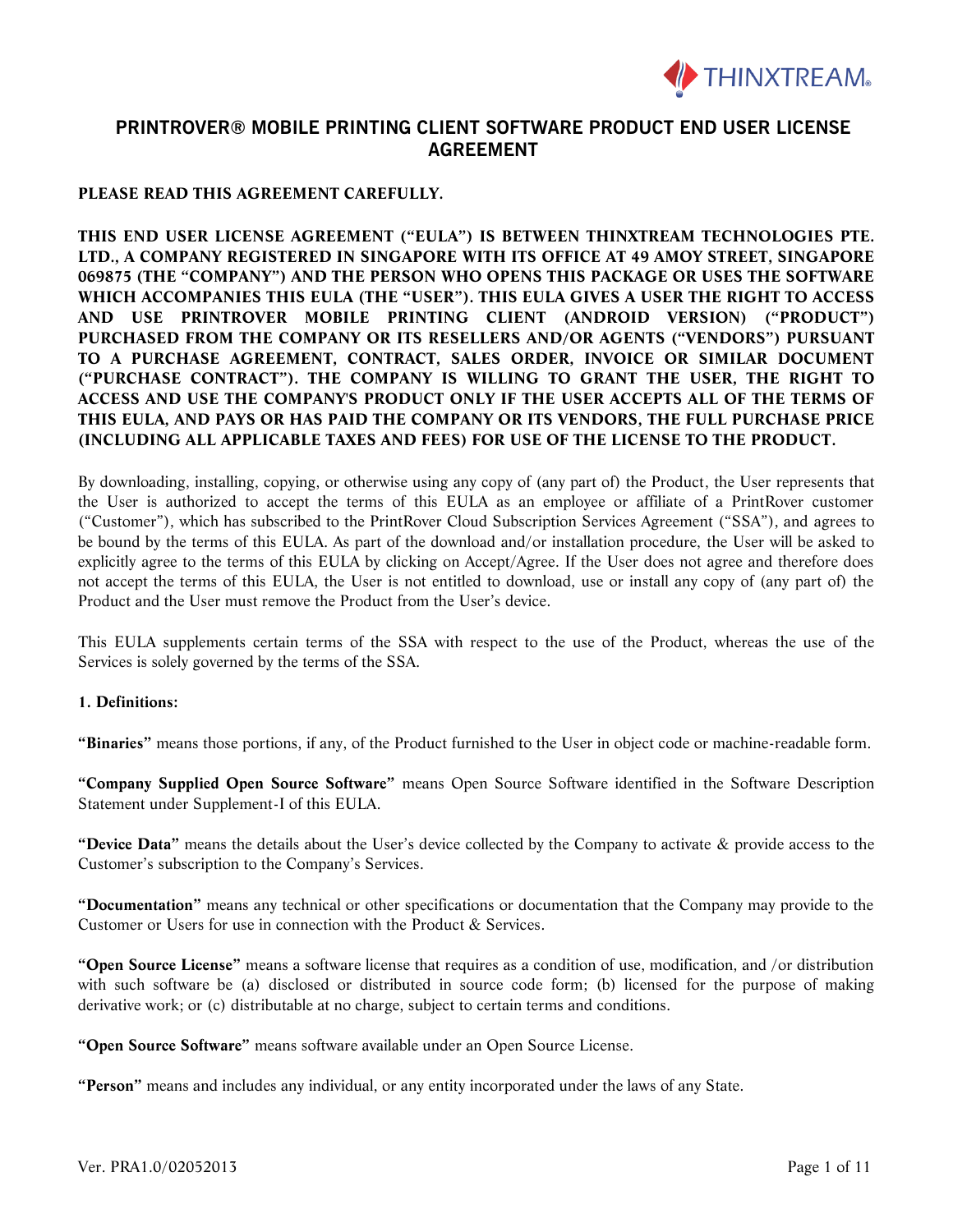

**"Pre-requisite Hardware"** means third-party devices of the appropriate specifications, as indicated in the applicable Documentation, which are required to be procured and commissioned by the Customer and its Users to run the Product or run/access the Company's Services.

**"Pre-requisite Services"** means services provided by third-parties, as indicated in the applicable Documentation, which may be needed by the Customer and its Users to download and use the Company's Product and run/access the Company's Services (for example broadband services, cellular network services, etc.)

**"Pre-requisite Software"** means software owned or controlled by the Company or third-parties, or in the open source, as indicated in the applicable Documentation, which may be licensed and installed by the Customer and its Users to use the Product or run/access the Company's Services.

**"Product"** means and includes the Binaries of the Proprietary Software, the Company Supplied Open Source and Third-Party Software; related Documentation and other materials supplied by the Company.

**"Product Upgrades"** means new version, if any, of the Product supplied by the Company under the terms of this EULA, which may include new features, enhancements and any defect fixes to the current version of the Product.

**"Proprietary Software"** means those portions of the Product developed by the Company and licensed under this EULA that do not include any Company Supplied Open Source Software or Third-Party Software.

**"Registration Data"** means the identification details requested by the Company and provided by the User to activate & provide access to the Customer's subscription to the Company's Services. It may also include personal identification details made available to the Company by the Vendor.

**"Services"** means any or all of the services offered by the Company under the SSA.

**"Third-Party Software"** means those portions, if any, of the Product, which are owned or controlled by third-parties and licensed to the Company, or otherwise permitted to be incorporated in general by the third-parties, as specified in the Software Description Statement under Supplement-I of this EULA.

**"User"** means a person who is an employee or affiliate of the Customer, who accesses the Customer's subscription to the Company's Services using the Company's Product from a computer/device.

**"User Credentials"** means the personal login & password details requested by the Company and provided by the User to access User Information stored in third-party applications/sites, and/or activate and utilize specific Product and Services features and functionality.

**"User Data"** means the unique attributes about the User Information. It may also include details related to printing of the User Information.

**"User Information"** means the information or data files transmitted for printing by the User with the Company's Product and Services.

**2. Grant of License:** In consideration of the payment of the full purchase price for the right to use the Company's Product in accordance with the Purchase Contract with the Vendors, and the User's compliance to all provisions of this EULA, the Company grants the User a non-exclusive, non-transferable, license to access and use the Company's Product, subject to the restrictions contained herein.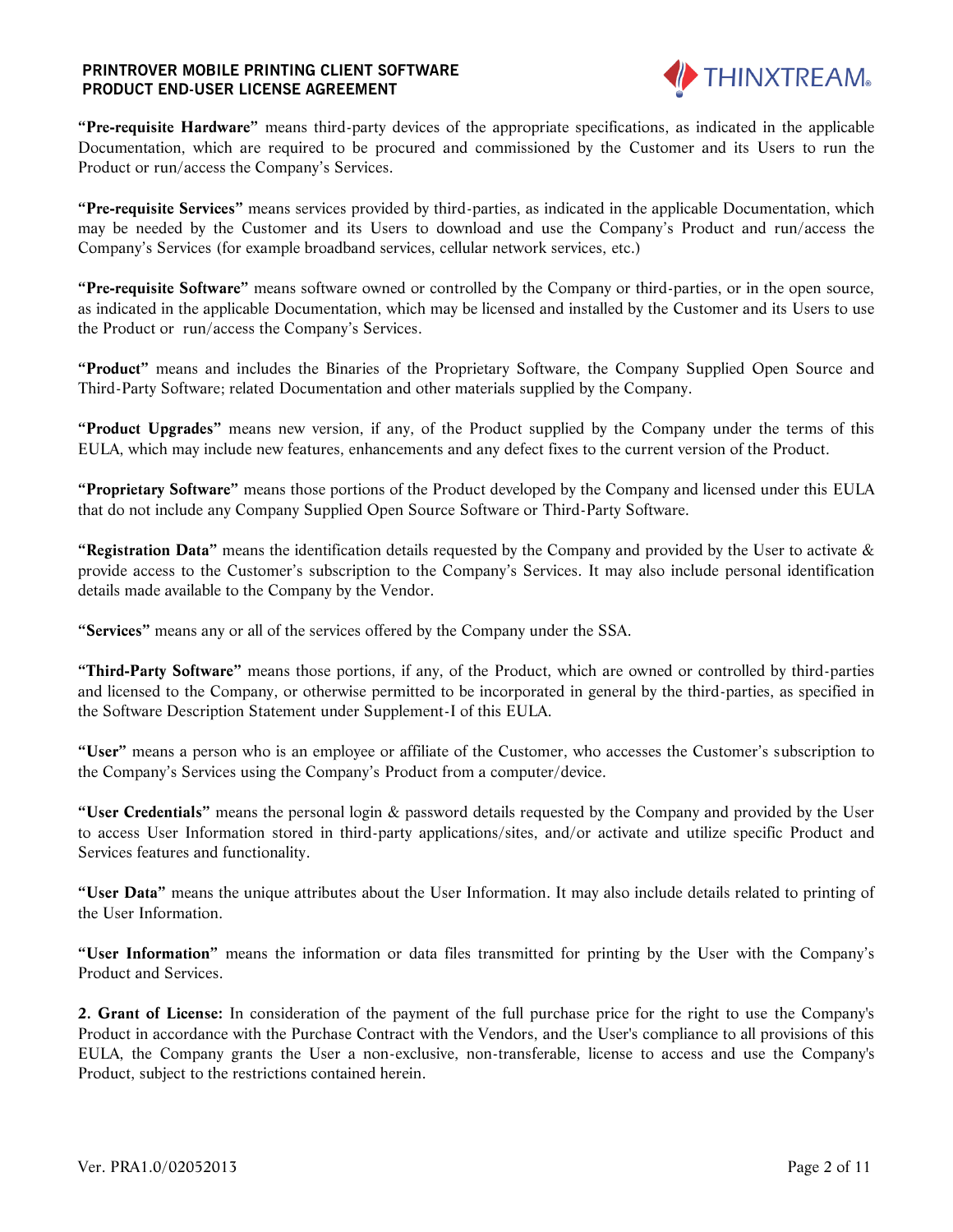

**3. Permissions:** The User is permitted to install and use such number of copies of the Company's Product as permitted by the Purchase Contract only on certain Android™ Operating System based devices that the User owns or controls. The Product may contain or be derived from materials of any third-party licensors. Such third-party licensors are also the intended beneficiaries of this EULA. Third-Party Software may be subjected to restrictions in addition to those listed in this EULA, which restrictions, if any, shall be binding on the User. The Product may also be supplied with Company Supplied Open Source Software, which is subject to the restrictions of the respective Open Source License.

#### **4. Open Source Software:**

- (a) The Product is distributed along with copyrighted Company Supplied Open Source Software, which are licensed under their respective license agreements, copies of which are included in this EULA as Supplement-I.
- (b) The Company declares that the license terms in this EULA do not apply to the Company Supplied Open Source Software, whose license terms are described in the Supplement-I hereto.
- (c) THE USER ACKNOWLEDGES AND UNDERSTANDS THE DISCLAIMER OF WARRANTY AND LIABILITY TO THE SOFTWARE PROGRAMS EXPLICITLY STATED BY THE COPYRIGHT HOLDERS IN THE RESPECTIVE LICENSE AGREEMENTS OF THE COMPANY SUPPLIED OPEN SOURCE SOFTWARE LISTED IN SUPPLEMENT-I.
- (d) Where applicable, the User may obtain the complete corresponding Source Code of the Company Supplied Open Source Software from the Company for a period of three (3) years from the date of the Purchase Contract**.**

### **5. Third-Party Software:**

- (a) The User acknowledges and understands that the Third-Party Software supplied with the Product are not owned by the Company and may be subject to additional restrictions imposed by the third-party licensors.
- (b) NOT WITHSTANDING ANY OTHER PROVISION OF THIS EULA THE COMPANY OFFERS NO WARRANTIES (WHETHER EXPRESS OR IMPLIED) OR SUPPORT OF ANY KIND WITH RESPECT TO THE THIRD-PARTY SOFTWARE, EXCEPT THAT THE COMPANY WILL PASS THROUGH TO THE USER, IF AND TO THE EXTENT PERMITTED, ANY WARRANTIES EXPRESSLY PROVIDED BY SUCH THIRD-PARTIES TO THE COMPANY FOR SUCH THIRD-PARTY SOFTWARE.

**6. Pre-requisite Hardware, Pre-requisite Software and Pre-requisite Services:** The User acknowledges and understands that the Product licensed herein requires certain Pre-requisite Hardware and Pre-requisite Software, and agrees to directly procure/license them from their respective supplier(s) on appropriate terms and conditions. The User also acknowledges and understands that the Product licensed herein requires certain Pre-requisite Services, and agrees to directly purchase them from service provider(s) on appropriate terms and conditions.

#### **7. Restrictions and Prohibitions:**

- (a) The User may not use, copy, modify, or transfer the Product to others, in whole or in part, except as expressly provided in this EULA and accepted by the User.
- (b) Except for Company Supplied Open Source Software and Third-Party Software, the Product contains trade secrets of the Company, and the User may not reverse engineer, disassemble, decompile, or translate any portion of the Product, or create derivatives of the Product, or otherwise attempt to derive its source code or the source code through which the Product is accessed, or authorize any third-party to do any of the foregoing.
- (c) The license granted hereunder is personal to the User, and any attempt by the User to sell, sub-license or distribute copies of the Product to any third-party and transfer any of the rights, duties or obligations hereunder shall terminate this EULA and be void.
- (d) The User shall not grant customers of Customer's product or service incorporating the Product any rights to license or distribute the Product.
- (e) The User shall not rent, lease, or loan the Product or any part thereof in any way including, but not limited to, making the Product available to others via shared access to a single device. The User shall not distribute or make the Product available over a network where it could be used by multiple devices at the same time.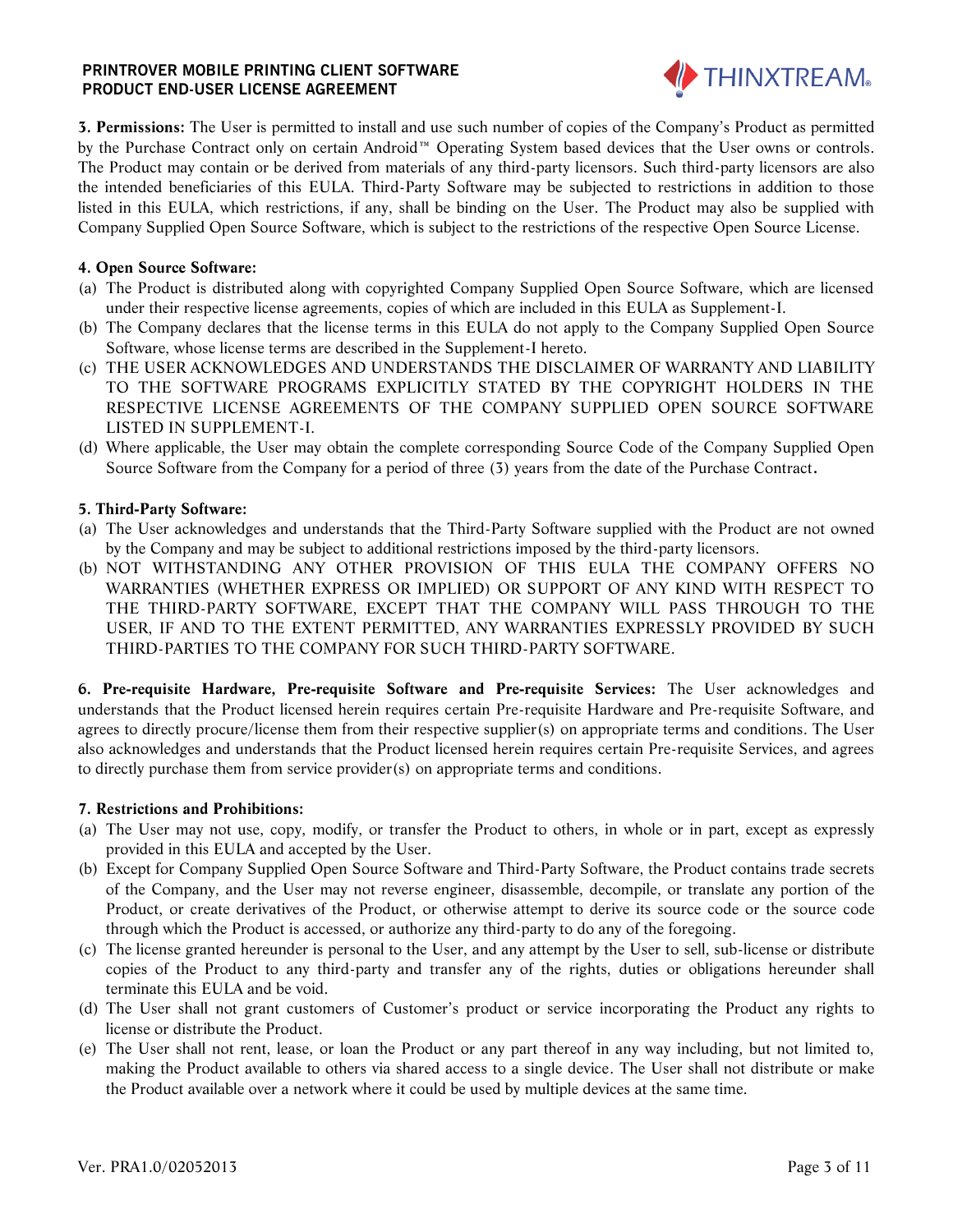

(f) The User represents and warrants to the Company that (i) the User is not located in a country that is subject to a U.S. Government embargo, or that has been designated by the U.S. Government as a "terrorist supporting" country; and (ii) the User is not listed on any U.S. Government list of prohibited or restricted parties.

**8. Reservation of Rights, Ownership & Modifications:** The Company's Product, structure, organization and code, is the property of the Company and its licensor(s), if any, and subject to all applicable patent, copyright, trade secrets, trademarks and other proprietary rights. The Product is protected by Intellectual Property Laws, including without limitation the copyright laws of Singapore and other countries by international treaty provisions. The Product is licensed, not sold, to the User for use only under the terms of this EULA. This EULA does not grant to the User any intellectual property rights in the Product. The Company reserves the right to change the Product at any time and may extend, enhance, or otherwise modify the Product provided hereunder at any time without notice. The Company reserves the right to change prices (including any fees) and the availability of Product at any time without notice. Other than the rights expressly granted in this EULA, the Company reserves all rights not expressly granted to the User in this EULA.

**9. Confidentiality:** The User covenants that it will keep confidential any confidential information relating to the Product including methods or concepts utilized therein, all other proprietary or confidential information identified as such by the Company, or to the Company's business, finances, marketing and technology to which it obtains access and that it will take all reasonable precautions to protect such confidential information of the Company. Confidential information of the Company shall not include information which is (i) available to the public through no fault of the User (ii) disclosed to the User by a third-party who had lawfully obtained such information and without a breach of such third-party's confidentiality obligations or (iii) developed independently by the User or (iv) disclosed in compliance with applicable law or a court order provided that the Company is given reasonable notice in advance of such disclosure.

**10. Content Maintained by the Company:** The User acknowledges and understands that: (a) the Company may, from time to time, elect to update the Product, but the Company does not warrant or guarantee that any Product or other information will be updated at any time during the term of this EULA; and (b) the Company does not recommend, warrant or guarantee the use or performance of any third-party product or service described in the Product or its communication nor is the Company responsible for malfunction of any such third-party product or services due to errors in the Product, the User's negligence or otherwise. The User agrees to seek additional information on any thirdparty product or service from the respective third-party.

**11. Trademarks:** Thinxtream, PrintRover, PrintRover Cloud and other Thinxtream trademarks, service marks, graphics, and logos used in connection with the Product are trademarks or registered trademarks of the Company in Singapore and/or other countries. Other trademarks, service marks, graphics, and logos used in connection with the Product and Services may be the trademarks of their respective owners. The User is granted no right or license with respect to any of the aforesaid trademarks and any use of such trademarks.

**12. Indemnification:** The User agrees to indemnify the Company from and against any claims or lawsuits, including attorneys' fees that arise from or result from the use of the Product. BY USING THE PRODUCT, THE USER AGREES TO INDEMNIFY AND HOLD THE COMPANY, ITS DIRECTORS, OFFICERS, EMPLOYEES, AFFILIATES, AGENTS, CONTRACTORS, VENDORS, PRINCIPALS, AND LICENSORS HARMLESS WITH RESPECT TO ANY CLAIMS ARISING OUT OF THE USER'S BREACH OF THIS EULA, THE USER'S USE OF THE PRODUCT, OR ANY ACTION TAKEN BY THE COMPANY AS PART OF ITS INVESTIGATION OF A SUSPECTED VIOLATION OF THIS EULA OR AS A RESULT OF ITS FINDING OR DECISION THAT A VIOLATION OF THIS EULA HAS OCCURRED. THIS MEANS THAT THE USER CANNOT SUE OR RECOVER ANY DAMAGES FROM THE COMPANY, ITS DIRECTORS, OFFICERS, EMPLOYEES, AFFILIATES, AGENTS, CONTRACTORS, VENDORS, PRINCIPALS, AND LICENSORS AS A RESULT OF ITS DECISION TO REMOVE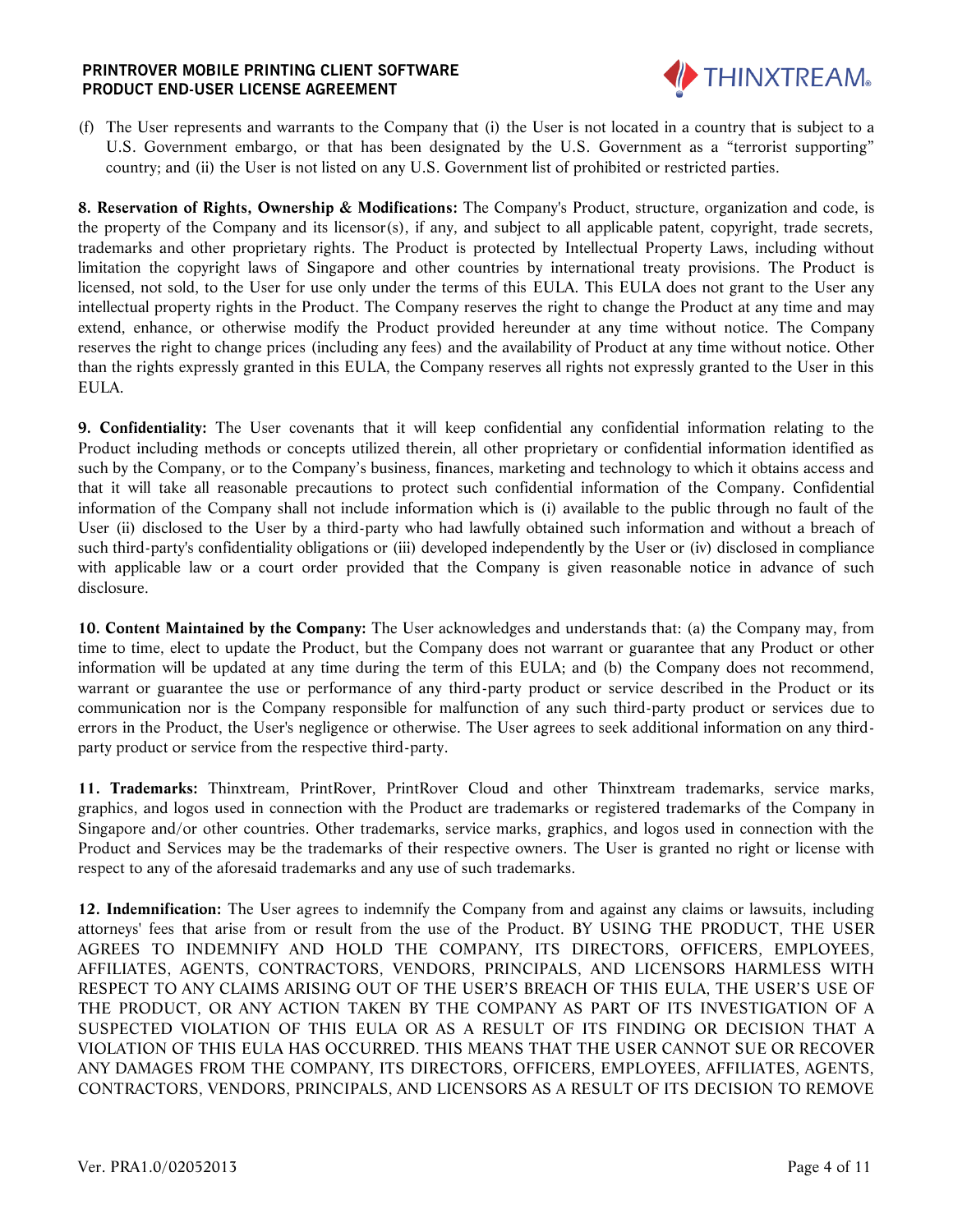

OR REFUSE TO PROCESS ANY INFORMATION OR CONTENT, TO WARN THE USER, TO SUSPEND OR TERMINATE THE USER'S ACCESS TO THE PRODUCT, OR TO TAKE ANY OTHER ACTION DURING THE INVESTIGATION OF A SUSPECTED VIOLATION OR AS A RESULT OF THE COMPANY'S CONCLUSION THAT A VIOLATION OF THIS EULA HAS OCCURRED. THIS WAIVER AND INDEMNITY PROVISION APPLIES TO ALL VIOLATIONS DESCRIBED IN OR CONTEMPLATED BY THIS EULA.

## **13. Limited Warranty & Disclaimer:**

- (a) Subject to the terms and conditions set forth herein, the Company hereby extends a limited express warranty to the User that:
	- (i) the Company has all rights, absolute title and interest in and to the Product subject to no adverse claim, lien, encumbrance or license or rights of any nature of any third-party, including, but not limited to, ownership, patent, trademark, copyright or trade secrecy claims or rights of any kind,
	- (ii) the Product is not in the public domain and does not infringe upon any intellectual property rights of any other person and
	- (iii) the Company has the full and unrestricted right, power and authority to enter into this EULA, to license the Product to the User and to consummate the transactions contemplated hereby.
	- (iv) THE COMPANY IS SOLELY RESPONSIBLE FOR ITS ABOVE LIMITED WARRANTY OBLIGATIONS AND ITS AFFILIATES, AGENTS, CONTRACTORS, VENDORS, PRINCIPALS, OR LICENSORS HAVE NO WARRANTY OBLIGATION WHATSOEVER.
- (b) DISCLAIMER:

EXCEPT FOR THE LIMITED EXPRESS WARRANTY SPECIFIED HEREIN, THE PRODUCT IS PROVIDED "AS-IS" WITHOUT ANY OTHER FUNCTIONAL WARRANTY OF ANY KIND WHATSOEVER INCLUDING, WITHOUT LIMITATION, ANY WARRANTY OF MERCHANTABILITY, FITNESS FOR A PARTICULAR PURPOSE OR USE, LACK OF VIRUSES OR MALWARE, ACCURACY OR COMPLETENESS OF RESPONSES, RESULTS, LACK OF NEGLIGENCE OR LACK OF WORKMANLIKE EFFORT. THE COMPANY MAKES NO WARRANTIES AS TO THE ACCURACY OR COMPLETENESS OF DOCUMENTATION, IF ANY, OR THAT THE PRODUCT OR SERVICES IS ERROR FREE. THE COMPANY MAKES NO WARRANTIES THAT THE SERVICES WILL BE UNINTERRUPTED, TIMELY AND SECURE AND THAT ANY USER INFORMATION STORED OR TRANSMITTED THROUGH THE PRODUCT, OR SERVICES WILL NOT BE LOST, CORRUPTED OR DAMAGED. THE COMPANY MAKES NO WARRANTIES THAT THE PRODUCT WILL BE COMPATIBLE WITH FUTURE ANDROID OPERATING SYSTEM BASED DEVICES AND VERSIONS. EXCEPT AS EXPRESSLY COVERED UNDER THE LIMITED WARRANTY PROVIDED HEREIN, THE ENTIRE RISK AS TO THE QUALITY, SELECTION AND PERFORMANCE OF THE PRODUCT OR SERVICES IS WITH THE USER OF THE PRODUCT. THE COMPANY MAKES NO WARRANTY, AND PROVIDES NO ASSURANCE, THAT THE PRODUCT OR SERVICES WILL MEET CERTIFICATION REQUIREMENTS OF ANY REGULATORY AUTHORITY OR OTHER ASSOCIATION LICENSING AGENCY, IN ANY COUNTRY.

**14. LIMITATION OF LIABILITY**: TO THE MAXIMUM EXTENT PERMITTED BY APPLICABLE LAW, THE COMPANY PROVIDES TO THE USER, THE PRODUCT "AS IS" AND WITH ALL FAULTS. THE USER AGREES THAT IT HAS CAREFULLY READ AND UNDERSTOOD THE SYSTEM REQUIREMENTS FOR THE PRODUCT AND THE TERMS AND CONDITIONS OF USAGE OF PRODUCT. THE COMPANY, ITS AFFILIATES, AGENTS, CONTRACTORS, VENDORS, PRINCIPALS, OR LICENSORS, IF ANY, IS NOT LIABLE UNDER ANY CONTRACT, NEGLIGENCE, STRICT LIABILITY OR OTHER LEGAL OR EQUITABLE THEORY FOR ANY LOSS RESULTING FROM THE USE OF THE PRODUCT OR SERVICES, INCONVENIENCE OR DAMAGES OF ANY CHARACTER, WHETHER DIRECT, SPECIAL, INCIDENTAL OR CONSEQUENTIAL (INCLUDING, BUT NOT LIMITED TO, DAMAGES FOR LOSS OF GOODWILL, LOSS OF REVENUE OR PROFIT, WORK STOPPAGE, COMPUTER FAILURE OR MALFUNCTION, FAILURE OF OTHER EQUIPMENT OR COMPUTER PROGRAMS TO WHICH THE COMPANY'S PRODUCT IS CONNECTED WITH, LOSS OF INFORMATION OR DATA CONTAINED IN, STORED ON, OR INTEGRATED WITH ANY PRODUCT, LOSS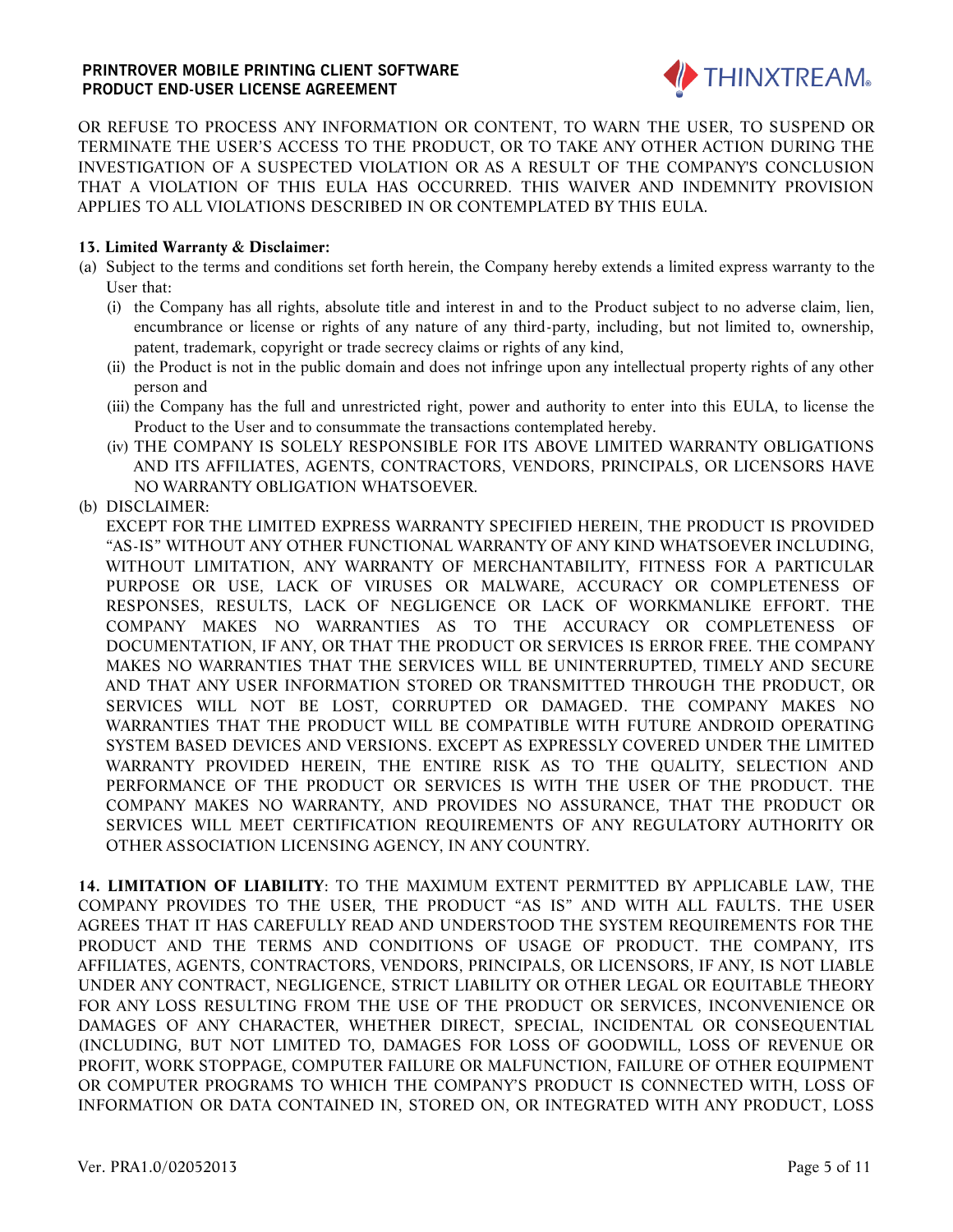

OF INFORMATION OR DATA DURING TRANSMISSION OVER THE INTERNET, COSTS INCURRED IN ACCESSING THE INTERNET) RESULTING FROM THE USE OF THE PRODUCT OR SERVICES, OR ARISING OUT OF ANY BREACH OF THIS LIMITED EXPRESS WARRANTY SPECIFIED IN SECTION 13, OR OTHER DAMAGES CAUSED BY USER'S INABILITY TO USE THE PRODUCT OR SERVICES EVEN IF THE COMPANY, ITS AFFILIATES, AGENTS, CONTRACTORS, VENDORS, PRINCIPALS, OR LICENSORS, IF ANY, HAS BEEN ADVISED OF THE POSSIBILITY OF SUCH DAMAGES. THE FOREGOING EXPRESS WRITTEN WARRANTIES AND REMEDIES ARE EXCLUSIVE AND ARE IN LIEU OF ANY OTHER WARRANTIES OR REMEDIES, EXPRESS, IMPLIED OR STATUTORY. THE COMPANY SHALL USE REASONABLE EFFORTS TO PROTECT INFORMATION SUBMITTED BY THE USER IN CONNECTION WITH THE SERVICES, BUT THE USER ACKNOWLEDGES AND AGREES THAT THE SUBMISSION OF SUCH INFORMATION IS AT THE USER'S SOLE RISK, AND THE COMPANY HEREBY DISCLAIMS ANY AND ALL LIABILITY TO THE USER FOR ANY LOSS OR LIABILITY RELATING TO SUCH INFORMATION IN ANY WAY. FURTHER, THE COMPANY DOES NOT REPRESENT OR GUARANTEE THAT THE PRODUCT OR SERVICES WILL BE FREE FROM LOSS, CORRUPTION, ATTACK, VIRUSES, INTERFERENCE, HACKING, OR OTHER SECURITY INTRUSION, AND THE COMPANY DISCLAIMS ANY LIABILITY RELATING THERETO. THE USER ACKNOWLEDGES THAT THE PRODUCT OR SERVICES IS NOT INTENDED OR SUITABLE FOR USE IN SITUATIONS OR ENVIRONMENTS WHERE ERRORS, DELAYS, FAILURES OR INACCURACIES IN THE PRINTING, TRANSMISSION OF DATA OR INFORMATION THROUGH THE PRODUCT OR SERVICES COULD LEAD TO DAMAGE OF ANY KIND INCLUDING BUT NOT LIMITED TO, DEATH, PERSONAL INJURY, OR FINANCIAL, PHYSICAL, PROPERTY OR ENVIRONMENTAL DAMAGE.

**15. Restricted Rights:** The Company's Product may be subject to export or import regulations in respective countries. The User agrees to comply with applicable law while purchasing the Product. In any case, the User will indemnify and hold the Company harmless from any and all claims, losses, liabilities, damages, fines, penalties, costs and expenses (including reasonable attorney's fees) arising from, or relating to, any breach by the User of the User's obligations under this section.

**16. Privacy:** All Registration Data provided by the User to the Company in connection with this EULA or the Product will be current, true, accurate, supportable and complete. The User will promptly notify the Company of any changes to such information.

The User agrees that the Company may share Registration Data, Device Data and User Data with third-parties who have a need to know for purposes related to the Product (for example, intellectual property questions, cloud services operations, customer service enquiries, etc.)

The User agrees that the Company has the right, without liability to the User, to disclose any Registration Data, Device Data, User Data and User Information to law enforcement authorities, government officials, and/or a third-party, as the Company believes is reasonably necessary or appropriate to enforce and/or verify compliance with any part of this EULA (including but not limited to the Company's right to cooperate with any legal process relating to the User's use of the Product, and/or a third-party claim that the User's use of the Services and/or Product is unlawful and/or infringes such third-party's rights).

The Company agrees that User Credentials supplied by the User will be used only for the purpose of activating and utilizing the specific Product and Services features and functionality.

At all times the User's Registration Data, Device Data, User Credentials, User Data and User Information will be treated in accordance with the Company's privacy policy, which can be viewed on the Company's website.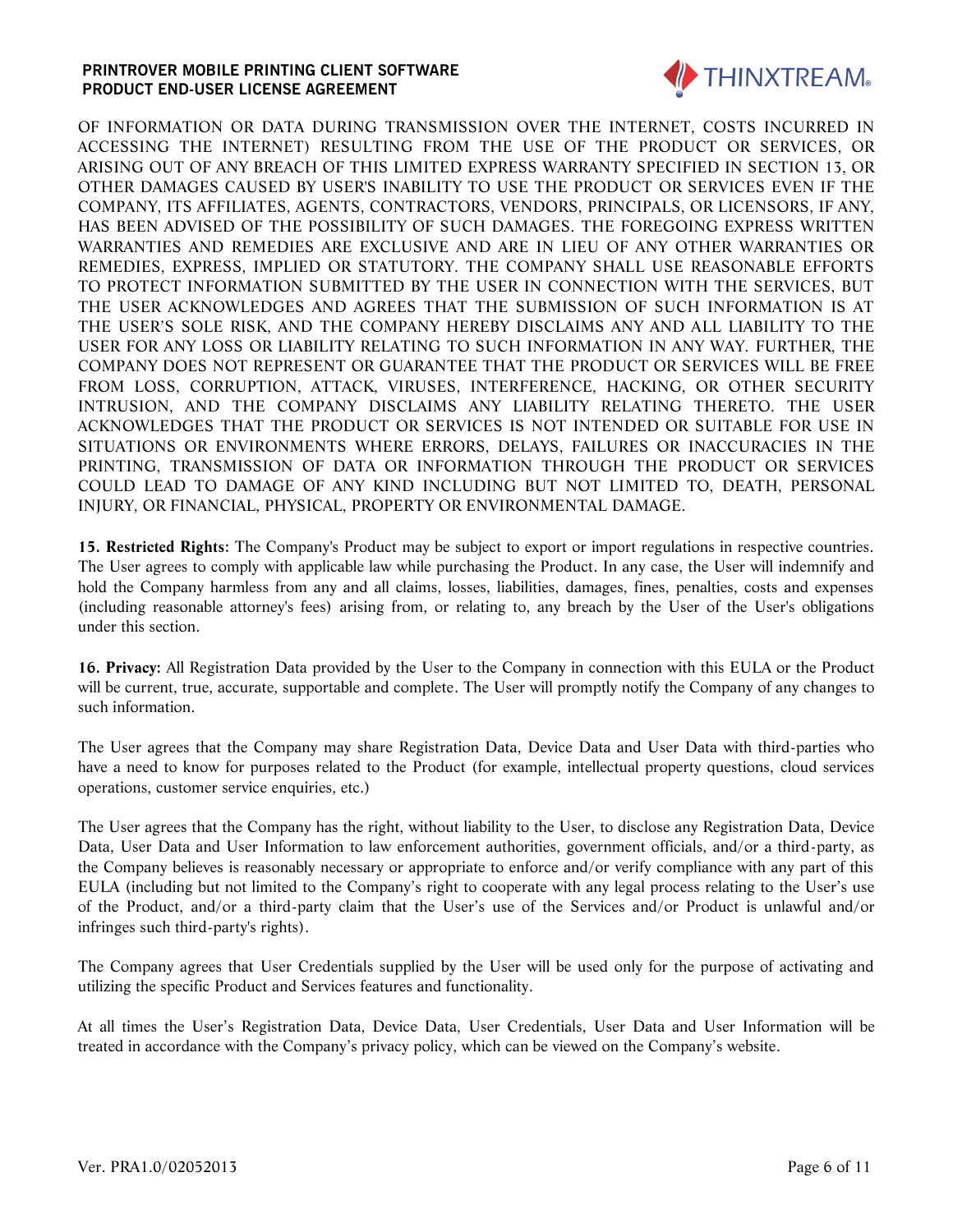

**17. Agreement Changes:** The Company reserves the right, at any time and from time to time, to update, revise, supplement, and otherwise modify this EULA and to impose new or additional rules, policies, terms, or conditions on the User's use of the Product. Such updates, revisions, supplements, modifications, and additional rules, policies, terms, and conditions (collectively referred to in this EULA as "Additional Terms") will be effective immediately and are hereby incorporated into this EULA by this reference. The User's continued use of the Product after the Company has provided the User with notice of such Additional Terms will be deemed to constitute the User's acceptance of such Additional Terms. If any updates/upgrades to the Product are made available by the Company, the terms of this EULA will govern such updates/upgrades, unless the update/upgrade is accompanied by a separate agreement in which case the terms of that agreement will govern.

**18. Vendor:** The Company's designated Vendor is Google, Inc. and its subsidiaries and partners, who are acting as the agent for the Company. The Vendor is a third-party beneficiary of this EULA, and upon the User's acceptance of the terms and conditions of this EULA, Google, Inc. will have the right to enforce the EULA against the User as a thirdparty beneficiary thereof.

**19. Electronic Signatures and Contracts:** The User's use of the Product includes the ability to enter into agreements and/or to make transactions electronically. The User acknowledges that the User's electronic submissions constitute the User's agreement and intent to be bound by the terms of this EULA for the Product, and transactions arising therefrom, including notices of cancellation, policies, contracts, and applications.

**20. Governing Law, Jurisdiction & Venue:** This EULA shall for all purposes be governed by and interpreted in accordance with the laws in force in Singapore. The Parties shall submit themselves to the jurisdiction of the courts of Singapore. This EULA shall not be governed by the United Nations Convention on Contracts for the International Sale of Goods, the application of which is expressly excluded.

**21. Termination:** This EULA shall terminate immediately and automatically upon termination of the Customer's SSA.

Without prejudice to any other rights, Company may terminate this EULA in the following circumstances:

- (a) The default by the User in the payment of any amount due hereunder
- (b) The breach by the User of any of the provisions of this EULA, if any, after written notice of a thirty (30) day grace period to allow the User to cure such breach, if such breach can be cured.

If this EULA is terminated (i) the license granted hereunder shall be terminated; (ii) the User shall return or destroy all copies of the Product and all of its component parts in the User's possession and certify in writing that all copies of the Product have been destroyed or returned.

In addition, this EULA shall terminate immediately upon the termination of the agreement between the Company and a third-party provider or licensor or Vendor of all or a part of the Product or Services, if any. This EULA shall also terminate in the event of an alleged infringement claim by any third-party and the Company's inability to either obtain a license or modify the Product/Services in conformity with such claim. All provisions relating to confidentiality, indemnity, proprietary rights, and non-disclosure shall survive the termination of this EULA. All other rights and obligations of the parties shall cease upon termination including, but not limited to, all licenses granted hereunder.

**22. Term:** The one-time purchase term shall mean the useful life of the Company's Product or the subscription period of the Services under the Customer's SSA or until otherwise terminated as per the terms and conditions of this EULA.

**23. Waiver:** Failure to enforce any term of this EULA shall not constitute a waiver of such term in the future unless such waiver so provides by its terms.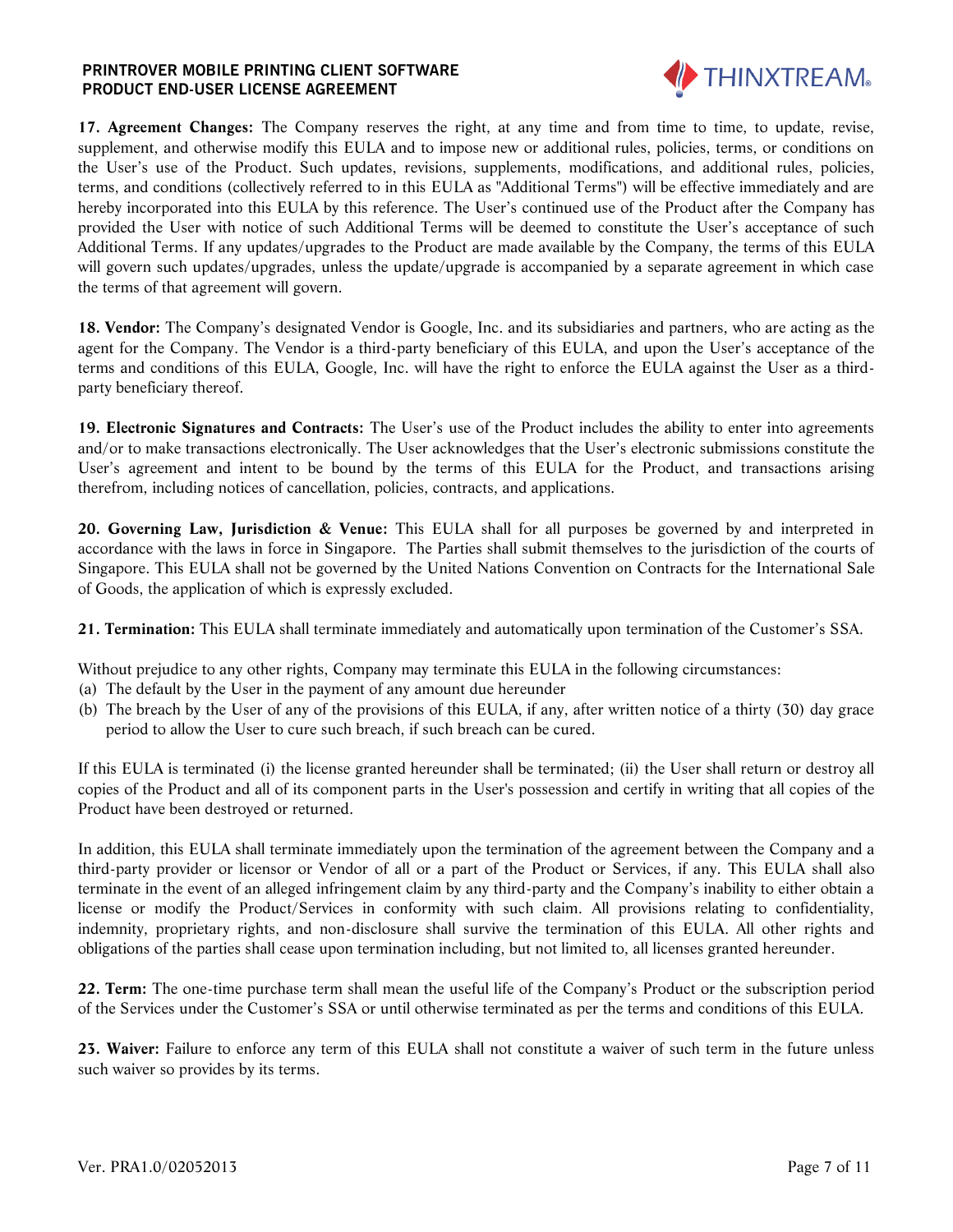

**24. Assignment:** Neither this EULA nor any of the User's rights or obligations hereunder may be assigned by the User in whole or in part without the prior written approval of the Company. Any other attempted assignment shall be null and void.

**25. Severability:** If any part of this EULA is for any reason found to be invalid, illegal or unenforceable, the validity, legality and enforceability of the remaining provisions of this EULA shall not be affected and the same shall remain in effect.

**26. Complete Agreement:** This EULA is the complete and exclusive statement of the agreement between the Company and the User with respect to its subject matter, and supersedes and voids any proposal or prior agreement, oral or written, and any other communications between the parties in relation to its subject matter. No waiver, alteration or modification of this EULA shall be valid unless made in writing and signed by a corporate officer of the Company.

**27. Compliance with Agreement:** The User agrees that, upon a written request from the Company, it will, within thirty (30) days of such request, fully document and certify that the use of the Product by the User is in conformity with the terms of this EULA.

**28. Force Majeure:** If circumstances beyond the control of the parties shall temporarily make it impossible for either or both of them to perform their agreements hereunder, then the principles of force majeure shall apply and the rights and obligations of the parties shall be temporarily suspended during the force majeure period to the extent that such performance is reasonably affected thereby.

**29. Notices:** The Company may send the User notice with respect to the Product or Services by sending an email message to the email address listed in the Customer's/User's registration information, or by sending a letter via postal mail to the contact address listed in the User's Google Play (Android Market) Account contact information, or by a posting on the Company's Product or Services or website. The User may send notice to the Company at the address specified in this EULA or electronically to [legal@thinxtream.com.](file:///D:/My%20Documents/Marketing/Agreements/SW%20Product%20License%20Agreements/Download%20Version/PR/legal@thinxtream.com) Notice by mail shall be considered given on the date received. Notice delivered personally shall be considered given at the time it is delivered. Notices sent electronically shall become effective immediately.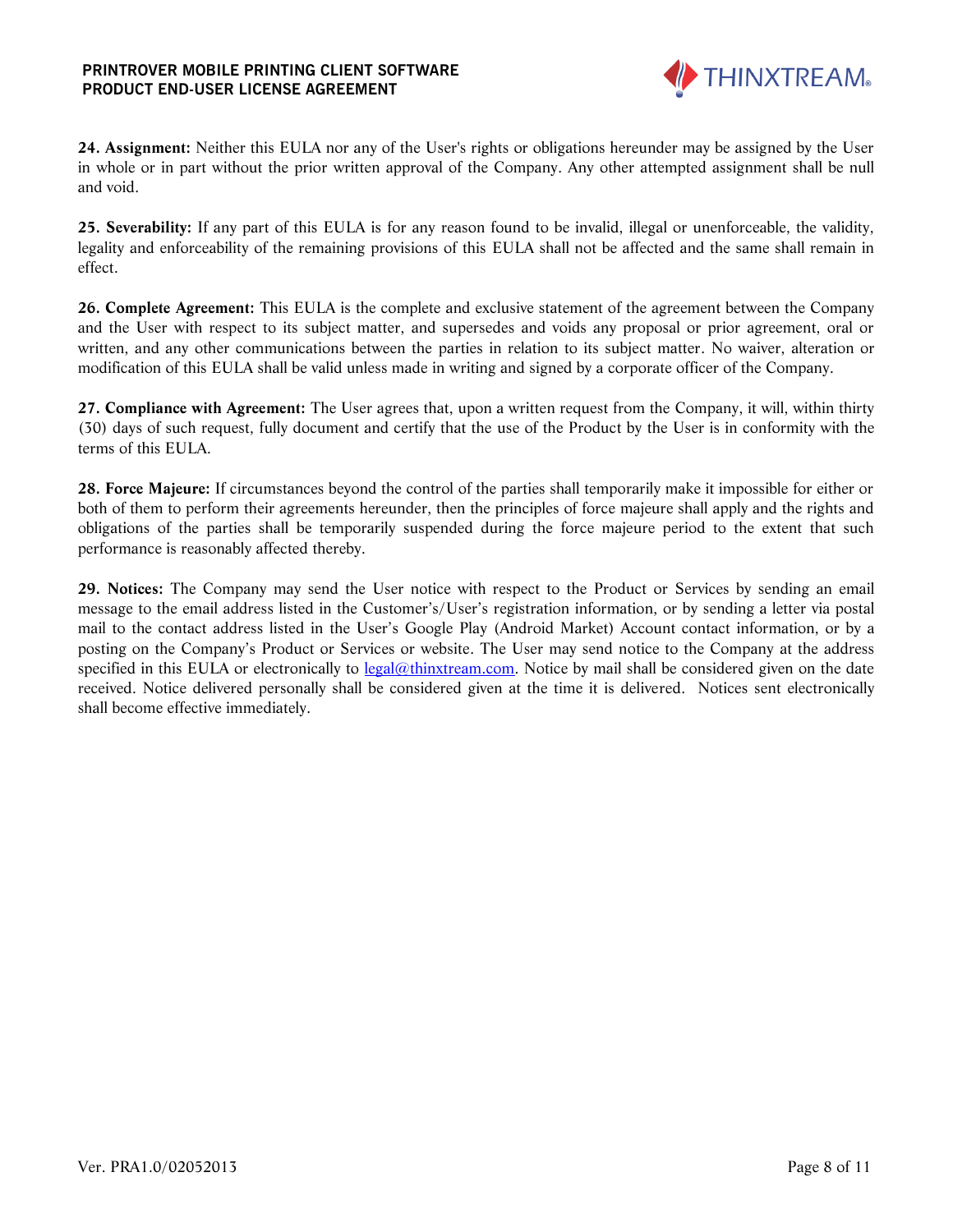

# **SUPPLEMENT-I SOFTWARE DESCRIPTION STATEMENT**

#### **1. THIRD-PARTY SOFTWARE:**

(a) The Product incorporates a few, select commands of:

- Adobe® PostScript® 3 (Adobe and PostScript are registered trademarks of Adobe, Inc.)

- HP® PCL 5® and HP PCL 6® (HP, PCL, PCL 5 and PCL 6 are registered trademarks of Hewlett-Packard, Company)

#### (b) The Product incorporates:

| <b>DESCRIPTION</b>        | <b>LICENSOR</b>         |
|---------------------------|-------------------------|
| Epson® ESC/P-R            | Epson Portland, Inc.    |
| Library                   |                         |
| Hewlett-Packard           | Hewlett-Packard Company |
| <b>Appliance Printing</b> |                         |
| Software                  |                         |
| Development Kit           |                         |
| APDK)                     |                         |

(Epson is a registered trademark of Seiko Epson Corporation.)

#### **2. COMPANY SUPPLIED OPEN SOURCE SOFTWARE:**

| <b>DESCRIPTION</b> | <b>AUTHOR</b>                   | <b>LICENSE TERMS</b>              |
|--------------------|---------------------------------|-----------------------------------|
| LibJpeg            | Thomas G. Lane                  | License – copy attached hereto in |
|                    | Guido Vollbeding                | Supplement-I $(2)(a)$             |
| Number Picker      | The Android Open Source Project | License – copy attached hereto in |
| Widget             |                                 | Supplement-I $(2)(b)$             |

(Android is a trademarks of Google, Inc.)

(a) License – LibJpeg

README for release 8c of 16-Jan-2011

This distribution contains the eighth public release of the Independent JPEG Group's free JPEG software. You are welcome to redistribute this software and to use it for any purpose, subject to the conditions under LEGAL ISSUES, below.

This software is the work of Tom Lane, Guido Vollbeding, Philip Gladstone, Bill Allombert, Jim Boucher, Lee Crocker, Bob Friesenhahn, Ben Jackson, Julian Minguillon, Luis Ortiz, George Phillips, Davide Rossi, Ge' Weijers, and other members of the Independent JPEG Group.

IJG is not affiliated with the official ISO JPEG standards committee.

LEGAL ISSUES

In plain English: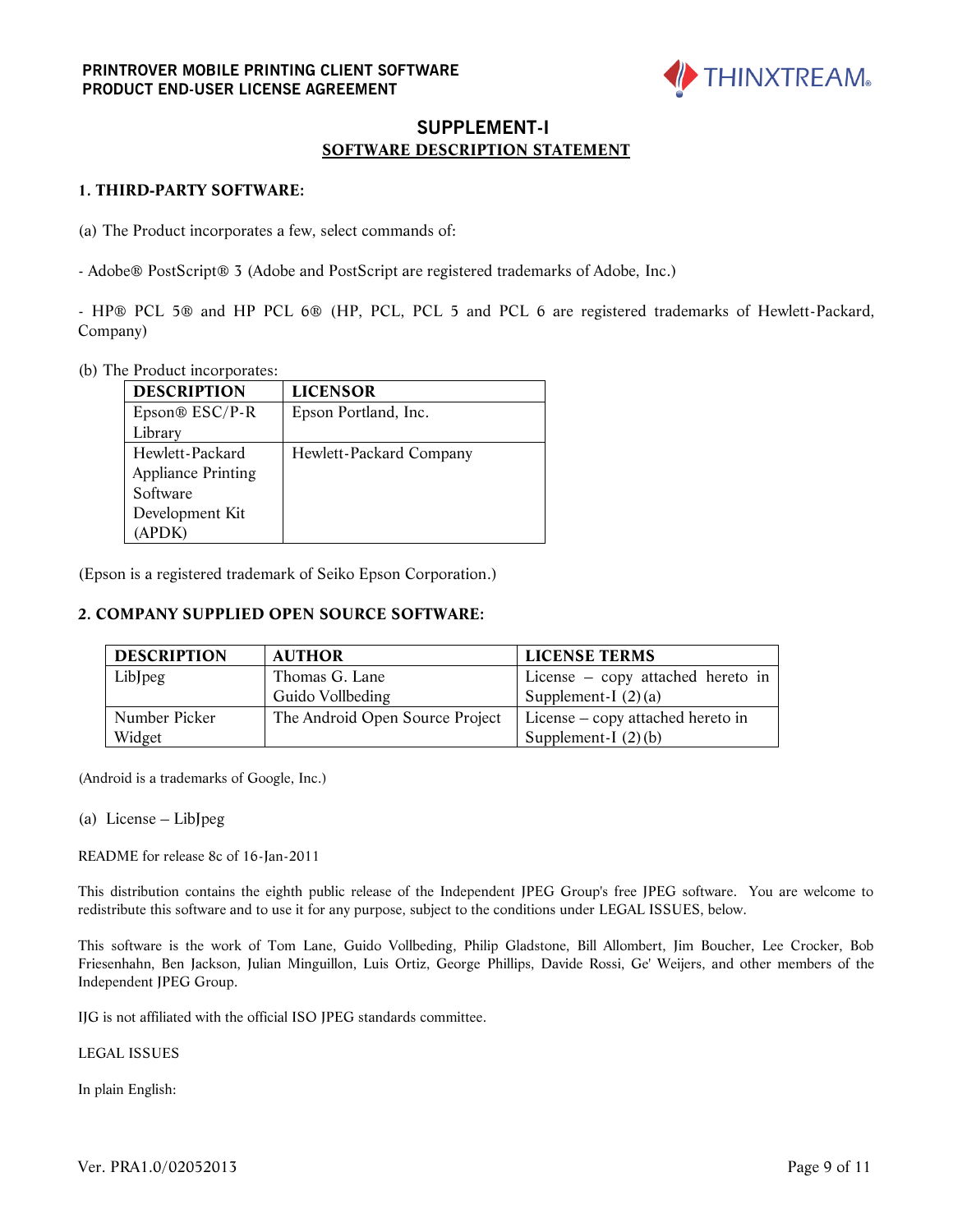

1. We don't promise that this software works. (But if you find any bugs, please let us know!)

2. You can use this software for whatever you want. You don't have to pay us.

3. You may not pretend that you wrote this software. If you use it in a program, you must acknowledge somewhere in your documentation that you've used the IJG code.

#### In legalese:

The authors make NO WARRANTY or representation, either express or implied, with respect to this software, its quality, accuracy, merchantability, or fitness for a particular purpose. This software is provided "AS IS", and you, its user, assume the entire risk as to its quality and accuracy.

This software is copyright (C) 1991-2011, Thomas G. Lane, Guido Vollbeding. All Rights Reserved except as specified below.

Permission is hereby granted to use, copy, modify, and distribute this software (or portions thereof) for any purpose, without fee, subject to these conditions:

(1) If any part of the source code for this software is distributed, then this README file must be included, with this copyright and no-warranty notice unaltered; and any additions, deletions, or changes to the original files must be clearly indicated in accompanying documentation.

(2) If only executable code is distributed, then the accompanying documentation must state that "this software is based in part on the work of the Independent JPEG Group".

(3) Permission for use of this software is granted only if the user accepts full responsibility for any undesirable consequences; the authors accept NO LIABILITY for damages of any kind.

These conditions apply to any software derived from or based on the IJG code, not just to the unmodified library. If you use our work, you ought to acknowledge us.

Permission is NOT granted for the use of any IJG author's name or company name in advertising or publicity relating to this software or products derived from it. This software may be referred to only as "the Independent JPEG Group's software".

We specifically permit and encourage the use of this software as the basis of commercial products, provided that all warranty or liability claims are assumed by the product vendor.

ansi2knr.c is included in this distribution by permission of L. Peter Deutsch, sole proprietor of its copyright holder, Aladdin Enterprises of Menlo Park, CA. ansi2knr.c is NOT covered by the above copyright and conditions, but instead by the usual distribution terms of the Free Software Foundation; principally, that you must include source code if you redistribute it. (See the file ansi2knr.c for full details.) However, since ansi2knr.c is not needed as part of any program generated from the IJG code, this does not limit you more than the foregoing paragraphs do.

The Unix configuration script "configure" was produced with GNU Autoconf. It is copyright by the Free Software Foundation but is freely distributable. The same holds for its supporting scripts (config.guess, config.sub, ltmain.sh).

Another support script, install-sh, is copyright by X Consortium but is also freely distributable.

The IJG distribution formerly included code to read and write GIF files. To avoid entanglement with the Unisys LZW patent, GIF reading support has been removed altogether, and the GIF writer has been simplified to produce "uncompressed GIFs". This technique does not use the LZW algorithm; the resulting GIF files are larger than usual, but are readable by all standard GIF decoders.

We are required to state that "The Graphics Interchange Format(c) is the Copyright property of CompuServe Incorporated. GIF(sm) is a Service Mark property of CompuServe Incorporated."

(b) License – Number Picker Widget

Copyright (C) 2005-2008 The Android Open Source Project